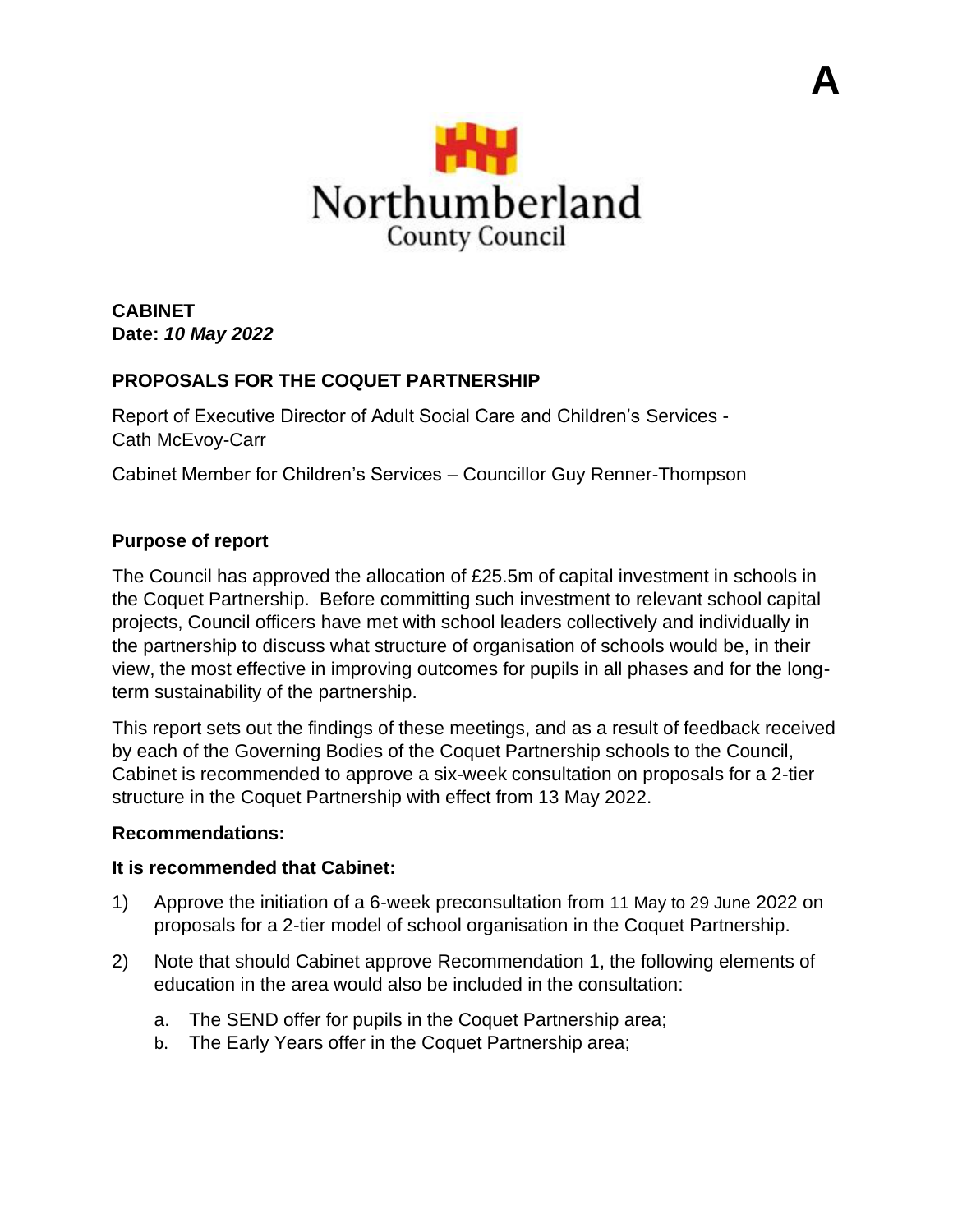- 3) Note the feedback received during the informal meetings with the schools in the Coquet Partnership at para. 14-19, setting out their request and rationale for the Council to initiate consultation on a proposal for a 2-tier, primary/secondary structure in the Coquet Partnership.
- 4) Note the draft proposed models of school organisation suggested as the basis for consultation.
- 5) Note that £25.5m has been proposed in the medium-term plan for investment in schools in the Coquet partnership, including for the replacement or refurbishment of the buildings of James Calvert Spence College (JCSC) at Acklington Road site.
- 6) Note should Cabinet approve the initiation of informal consultation, the outcomes presented to Cabinet may include a recommendation to permit the publication of statutory proposals for relevant schools in the Coquet Partnership.

#### **Link to Corporate Plan**

This report directly links to the Council's Corporate aim 'Living, Learning - We will ensure the best education standards for our children and young people.'

## **Key issues**

- 1. In 2016, Cabinet approved the allocation of funding towards replacement or refurbishment of JCSC buildings, while in 2022 the capital allocation in the Medium term Plan was increased to £25.5m towards the improvement of school buildings in the Coquet partnership as a whole.
- 2. In the same way as for other partnerships, Cabinet will want assurance that any capital investment made in school buildings in the Coquet Partnership is spent on an organisational school structure that supports viable and sustainable schools at all phases of education, leading to the enrollment of the majority of children living in the Coquet at their local schools, in line with the Council's objectives.
- 3. Following on from the Council's decision to allocate capital funding to Coquet Partnership and communications initially received from all first schools and James Calvert Spence College in 2019 in relation to organisational structure, Council Officers met with the headteachers and Chairs of Governors on several occasions, both at full partnership level and as individual schools, to determine high level views in January to March this year. A summary of the outcomes of feedback on those meetings is set out in paras. 14-9. Overall, the feedback received from the majority of schools clearly pointed to the desire to carry out a consultation on proposals for schools to be organised within a 2-tier structure.
- 4. It is therefore, recommended that Cabinet should approve a 6-week informal consultation, taking place within term-time between 11 May and 29 June 2022. The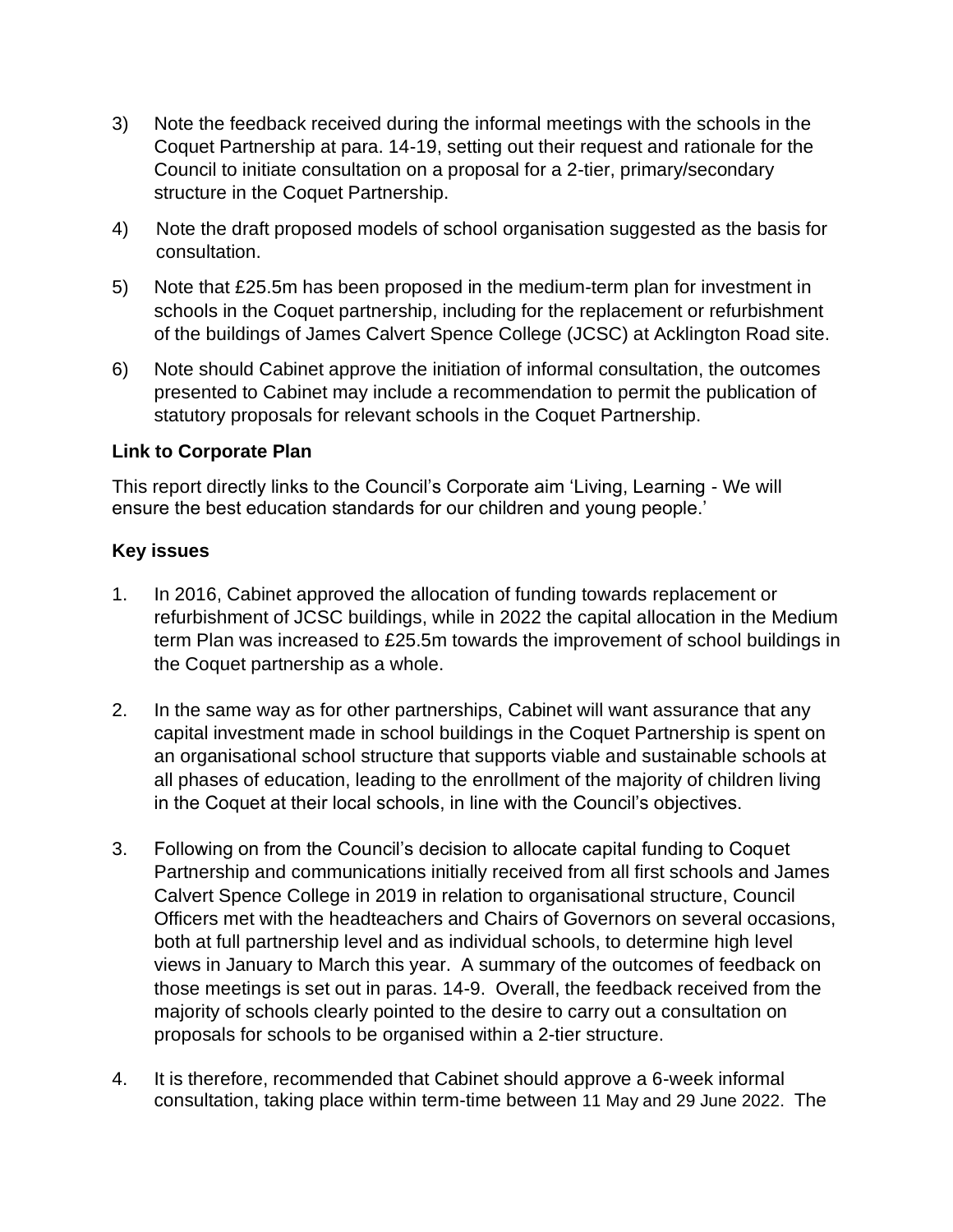informal consultation would include the development of an online consultation document via the Council's Citizen Space facility, with hard copies available on request. The link to the consultation document would be sent directly to those Governors, staff and parents relevant to those schools most directly impacted; however, it would also be made available on the Council's website to enable any interested party to respond. A 'padlet' containing additional information and Frequently Asked Questions would also be set up as part of the consultation process.

- 5. As well as a consultation document, meetings with both the Governing Body and staff groups at each school would be held. Furthermore, at least one public event would be held within the consultation period to enable parents and members of the public to find out further information about how the proposals might impact education and the wider local community.
- 6. A report setting out the results of informal consultation, should it be approved, would be brought back to Cabinet at a later date. A request to publish statutory proposals on changes to schools in the Coquet Partnership may also be included in that report.

# **BACKGROUND INFORMATION**

- 7. The Coquet Partnership includes the following schools:
	- Amble First age 4-9
	- Amble Links First– age 2-9
	- Broomhill First age 3-9
	- Grange View CE First age 3-9
	- Red Row First age 3-9
	- NCEA Warkworth Church of England Primary (academy) age 2-11
	- James Calvert Spence College age 9-18.
- 8. JCSC was originally an age 13 to 18 year high school, but in 2016 the school amalgamated with JCSC South Avenue (formerly named Amble Middle School) to become an age 9-18 school; the two schools had previously formed the James Calvert Spence Federation. Although theoretically pupils in schools in the Coquet Partnership have only one transition to the next school phase, this occurs at 2 years into KS2 at the midway point and at the end of Year 4 in the first schools, with pupils transferring into Year 5 at JCSC where they complete the remaining 2 years of the key stage. This structure is based on the 3-tier system of organisation remaining in place within 5 of the 14 school partnerships in the county (including Coquet). In a primary/secondary 2-tier structure, transition takes place at the end of Key Stage 2 at Year 6 with pupils transferring to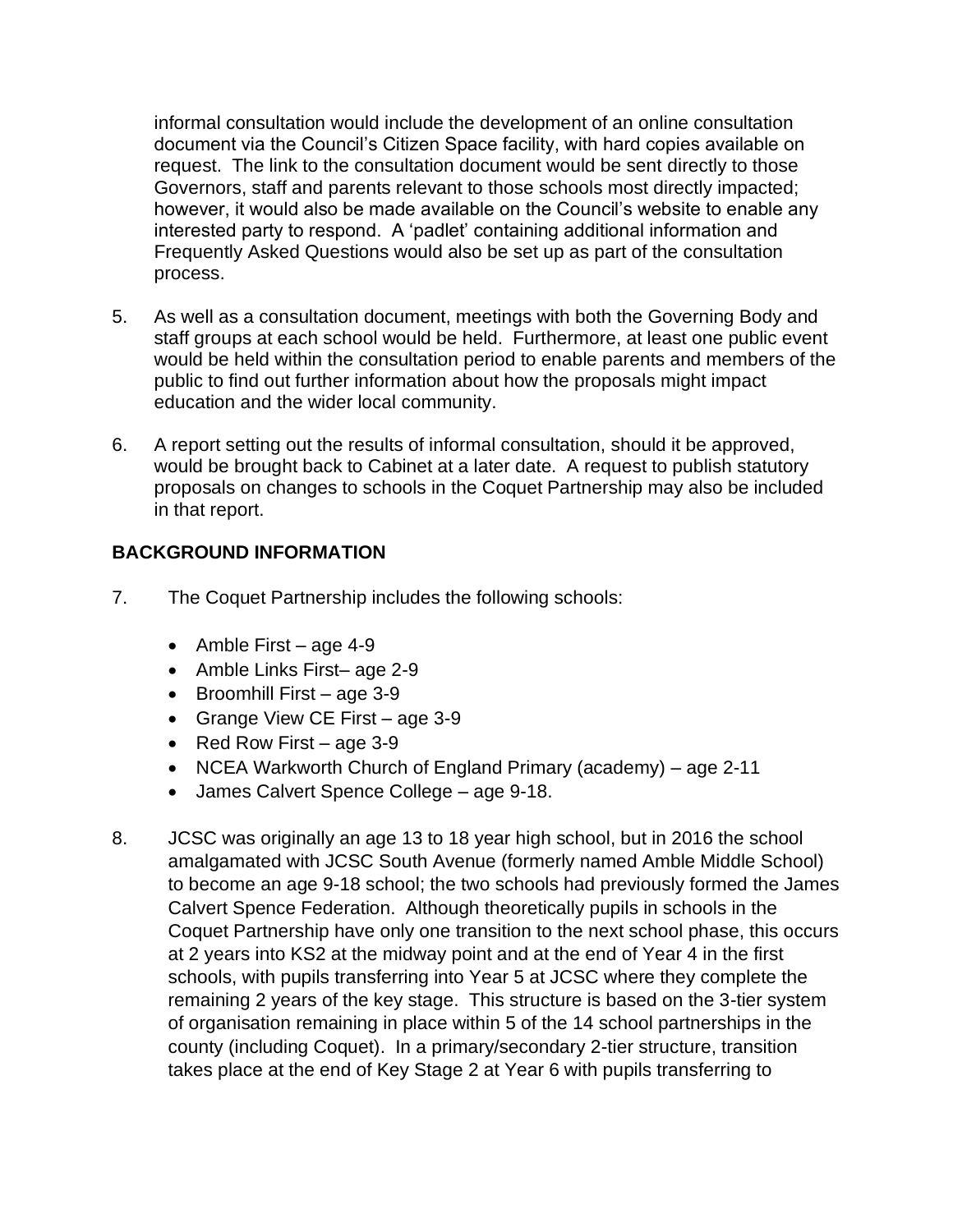secondary school for the beginning of Key Stage 3; this structure is in line with the National Curriculum and is the prevalent system in the country.

- 9. The Governing Body of NCEA Warkworth Church of England Primary School took the decision a number of years ago to become a primary school as a result of the reorganisation of the Alnwick Partnership, whose catchment it borders.
- 10. In early 2019, a letter signed by all headteachers and Chairs of Governors of the five first schools in the Coquet (Amble) Partnership was received by the incumbent Director of Education and Skills. The letter set out a request for informal consultation to be undertaken on a proposal to reorganise schools in the partnership to a two-tier, primary/secondary organisation, together with the rationale for their proposal.
- 11. Subsequently, a letter was received from the Governing Body of JCSC to the Director setting out its view that, while the need to improvement outcomes at KS2 was acknowledged, a change in organisational structure was not necessarily the only solution to achieving such improvements. The letter set out the Governing Body's suggestions on what actions could be undertaken with a wholepartnership approach that could lead to better outcomes but retaining the existing transition point.
- 12. At this point in 2019, the Council decided that without consensus from all schools in the partnership to request consultation on an alternative structure of organisation, it could not support such a consultation at that time.
- 13. The impact of COVID has resulted in delays to the implementation of the schools Capital Programme and therefore a business case for the investment in the Coquet Partnership hasn't been developed along the original timescales. However, as the Major Educational Capital Programme is once again moving forward, the Councils Cabinet need assurance that the allocated funding for improvement in schools in the Coquet Partnership would be invested in a viable and sustainable school structure.

## **Process and feedback from work with schools in the Coquet Partnership**

14. Informal discussions with the Coquet Partnership to gain their views on their preferences for school organisation took place as follows:

## • **18 January 2022**

Opening meeting with partnership presented by NCC officers and attended by Heads and Chairs of Governors and CE diocesan education representative.

• **January – February 2022**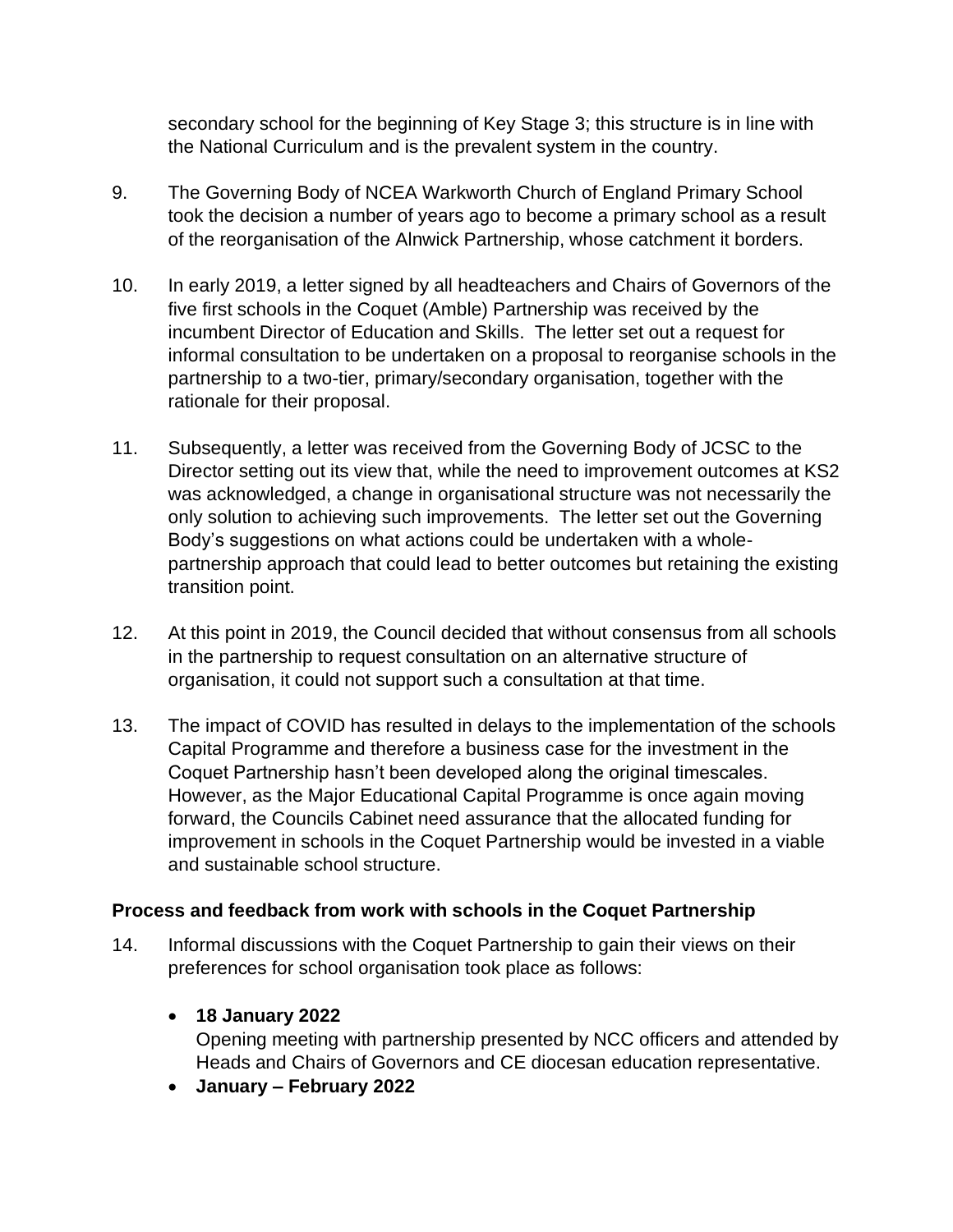NCC officers meet with Heads and Chairs of Governors of individual schools for confidential discussions on views.

## • **16 March 2022**

Plenary meeting of NCC officers headteachers and Chairs of Governors to share high level themes arising from individual meetings.

- 15. The informal discussions that took place with each headteacher and Chair of Governors centred around their views of the 3-tier and 2-tier system. They were also asked if they had any other ideas on how the challenges faced by the school in the partnership could be addressed. The headteachers and chairs were also asked their views about the possibility on joining a multi-academy trust (there is currently only one academy in the partnership at the moment - Warkworth CE Primary).
- 16. The key themes arising from the discussions were:
	- The topic of structural change has been discussed for a long time on Coquet – it's now time for change;
	- The need to improve KS2 outcomes;
	- The need to retain more pupils in the Coquet Partnership, particularly in the secondary years;
	- The need to improve the offer to children and young people with Special Educational Needs within the partnership;
	- The need for investment in buildings.
- 17. The summary of the views on the 3-tier and the 2-tier system are set out in Table 1:

| <b>Table 1</b>                          |                                                                     |
|-----------------------------------------|---------------------------------------------------------------------|
| Main views on 3-tier system             | Main views on 2-tier system                                         |
| 3-tier no longer the right fit for the  | Majority of schools support                                         |
| partnership or educational journey      | consultation on 2-tier option for                                   |
|                                         | partnership                                                         |
| No accountability for key stages        | One school has accountability for<br>whole Key Stage                |
| Transition currently splits key stages  | Transition at end of KS2 in line with<br><b>National Curriculum</b> |
| Children not 'ready' for middle school  | Longer term viability under 2-tier                                  |
| at age 9 e.g. travelling on bus         |                                                                     |
| Schools losing children to primaries in | Timing of any change important                                      |
| other partnerships                      |                                                                     |
| Many children are happy to move into    |                                                                     |
| Year 5 at 'middle' phase                |                                                                     |
| Both models have their pros and cons    |                                                                     |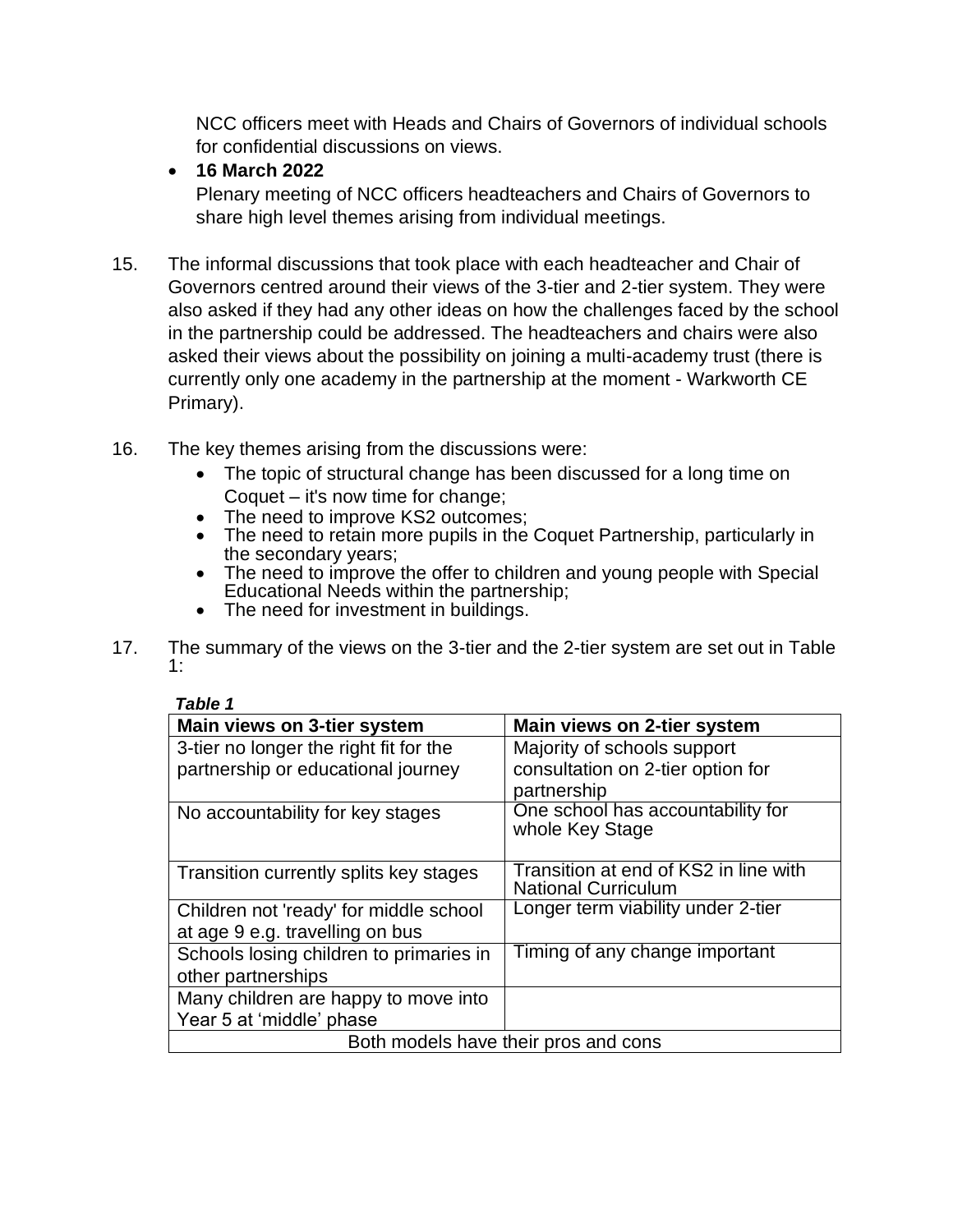- 18. Other themes and ideas that emerged from discussions with the schools were:
	- Some schools would like to extend age range down to include 2 year olds;
	- Wraparound care;
	- Tie up this project with leisure centre/community facilities
	- Financial concerns
	- Buildings and site suitability issues
- 19. The prevalent views of schools on becoming part of a multi-academy trust which could be within a 3-tier or 2-tier structure are set out in Table 2:

#### *Table 2*

| <b>Pros</b>                   | Cons                                               |
|-------------------------------|----------------------------------------------------|
| A MAT in the North could make | Staff would not be keen                            |
| sense                         |                                                    |
| Removal of school improvement | LA services are valued $-$ can opt in              |
| funding from LAs could be     | or out already                                     |
| ameliorated by a MAT          |                                                    |
|                               | Can't see how a MAT would resolve<br><b>issues</b> |
|                               | Not all schools have an equal say in<br>a MAT      |

The conclusion at this stage was there is no appetite from the partnership to progress further with discussions on forming a MAT at this time.

20. Feedback on key aspects of school organisation is set out in Table 3:

| <b>Table 3</b>                                                                         |                                                                                                                                                                                                                         |
|----------------------------------------------------------------------------------------|-------------------------------------------------------------------------------------------------------------------------------------------------------------------------------------------------------------------------|
| How would your community/parents<br>react to consultation on organisational<br>change? | Some parents would support it<br>$\bullet$<br>Equally, some parents would be<br>lo<br>apathetic<br>The variation in views from one<br>village to another would need to be<br>considered<br>It's time to ask their views |
| Staff recruitment and retention                                                        | <b>Retention good</b><br>Teacher recruitment good/<br><b>Teaching Assistant recruitment</b><br>difficult                                                                                                                |
| SEND Provision in the partnership                                                      | Agreed need for specialist provision<br>$\bullet$<br>in the partnership, especially for<br><b>ASD and SEMH</b><br>Children with SEND would<br>potentially stay longer in                                                |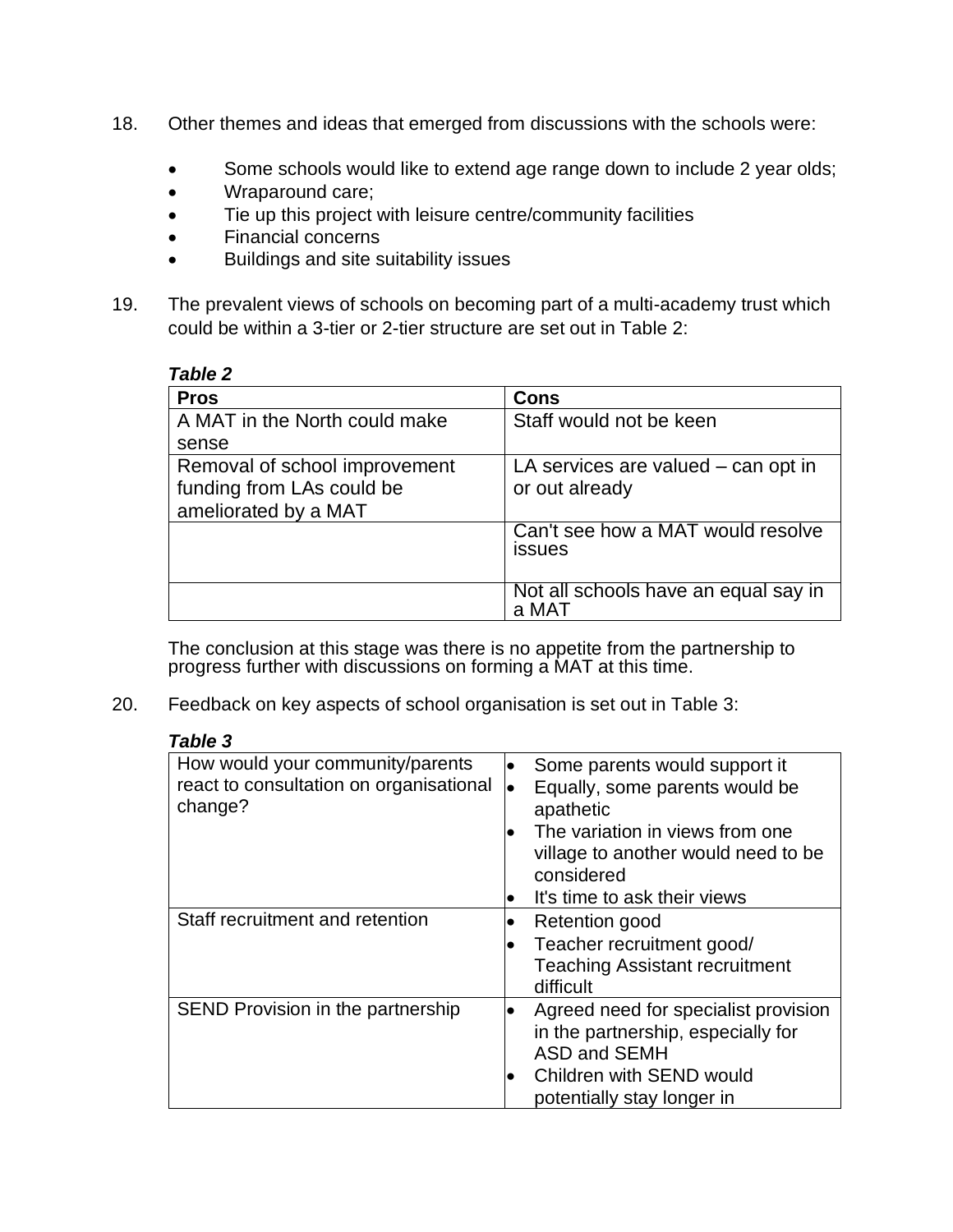| mainstream if first schools were<br>primary<br>Interest in ARPs, but concerns<br>about impact on reputation or<br>education outcomes |  |
|--------------------------------------------------------------------------------------------------------------------------------------|--|
|                                                                                                                                      |  |

## **Standards and outcomes in schools in the Coquet Partnership**

## 21. Current Ofsted outcomes

- Amble First Good (November 2019)
- Amble Links First Good (September 2021)
- Broomhill First Good (March 2017)
- Red Row First Good (December 2017)
- Grange View CE First Good (March 2019)
- JCSC Requires Improvement (most recent monitoring visit, January 2021 school taking effective action)

## 22. Education Outcomes

**Key Stage 1 (First School Phase):** Key Stage 1 (KS1) assessments, which are taken by children at the end of Year 2, are not published.

**Key Stage 2 (James Calvert Spence):** Key Stage 2 (KS2) assessments did not take place in 2020 and 2021, therefore the last available data for the Coquet Partnership is from 2019 set out in Table 4.

#### *Table 4*

| $\mid$ % Pupils meeting the expected standard in reading, writing and maths |     |  |
|-----------------------------------------------------------------------------|-----|--|
| James Calvert Spence College                                                | 27% |  |
| Northumberland Average                                                      | 66% |  |
| <b>England Average</b>                                                      | 65% |  |

The KS2 results achieved by JCSC in 2019 were the lowest in Northumberland, with the next lowest score achieved by a school in the county being 53%. The best KS2 results at JCSC in recent years were in 2016 when the 40% of pupils achieved the expected standard.

# **Key Stage 4 (James Calvert Spence):**

The last verified outcomes at GCSE (Key Stage 4) for JCSC were in summer 2019 as set out in Table 1. The DfE has stated that due to the unprecedented change in the way GCSE results (KS4) were awarded in the summer terms of 2020 and 2021 and the resulting significant changes to the distribution of the grades received (in comparison to exam results), pupil level attainment in 2020/21 and 2019/20 is not comparable to that of the previous exam years for the purposes of measuring changes in pupil performance.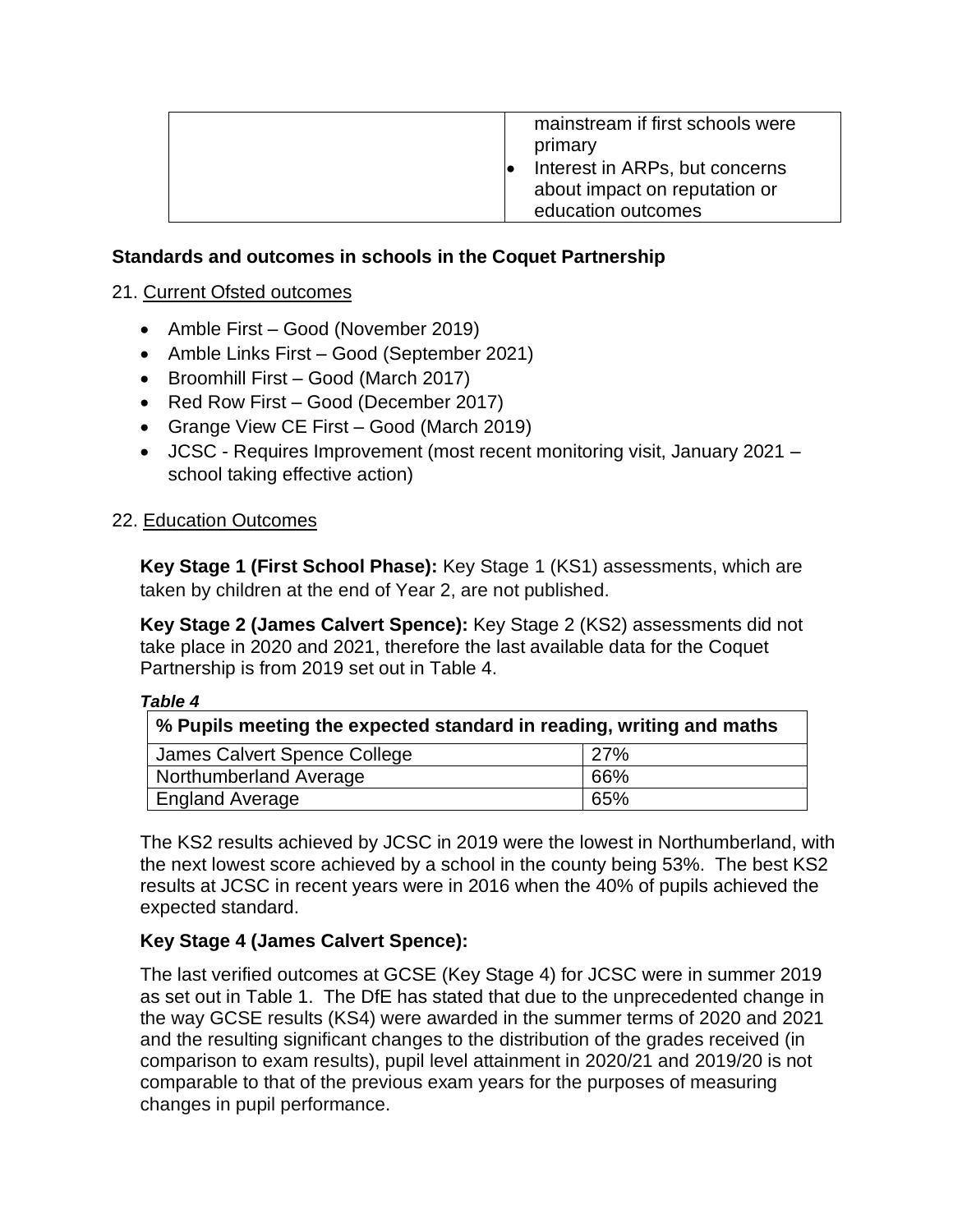#### *Table 5 – GCSE results, JCSC*

|                           |                 | <b>GCSE 2019</b> |
|---------------------------|-----------------|------------------|
| Progress 8 $(0 =$         | <b>JCSC</b>     | $-0.02$          |
| <b>Expected Progress)</b> | Northumberland  | $-0.12$          |
|                           | average         |                  |
|                           | England average | $-0.03$          |
| %Achieving Grade 5+       | <b>JCSC</b>     | 38%              |
| inc Eng and Maths         | Northumberland  | 43%              |
|                           | average         |                  |
|                           | England average | 43%              |
| Attainment 8<br>(higher   | <b>JCSC</b>     | 45.5             |
| figure is best)           | Northumberland  | 46.5             |
|                           | average         |                  |
|                           | England average | 46.7             |

JSCS's results in 2019 at GCSE are stronger in comparison at both county and national (England) level, being positioned 11<sup>th</sup> out of 16 high/secondary schools in Northumberland at that point.

## **Proposal for reorganisation**

- 23. In the light of the investment allocated to schools in the Council's medium term plan and as a result of the feedback received from the majority of headteachers and Chairs of Governors during the informal meetings in January and February this year, and the rationale set out by them in their letters to the Council, it is proposed that an informal consultation on the proposal for the Coquet Partnership to be reorganised within a 2-tier structure with staff, parents and the wider community is now appropriate and timely.
- 24. Two first schools in the partnership have closed in the last 7 years, reducing surplus capacity accordingly. While birth data for the Coquet Partnership is relatively steady, this masks some variation in capacity at the individual school level, e.g. in the first and primary phase, some schools are more popular and have attracted pupils from other catchments and as at January 2022 census, there are 25% surplus places across the first schools in the partnership as a whole. However, taking into account the impact that organisational change may have on parental preference for schools and the continuing housebuilding in the Coquet area, it is not proposed at this stage that any first schools would close as part of these proposals.
- 25. Similarly, JCSC has 18% surplus places in Years 9 to 11, therefore it would not be proposed that its current PAN of 120 would be reduced as part of reorganisation proposals; however, the capacity of the school would have to be amended as part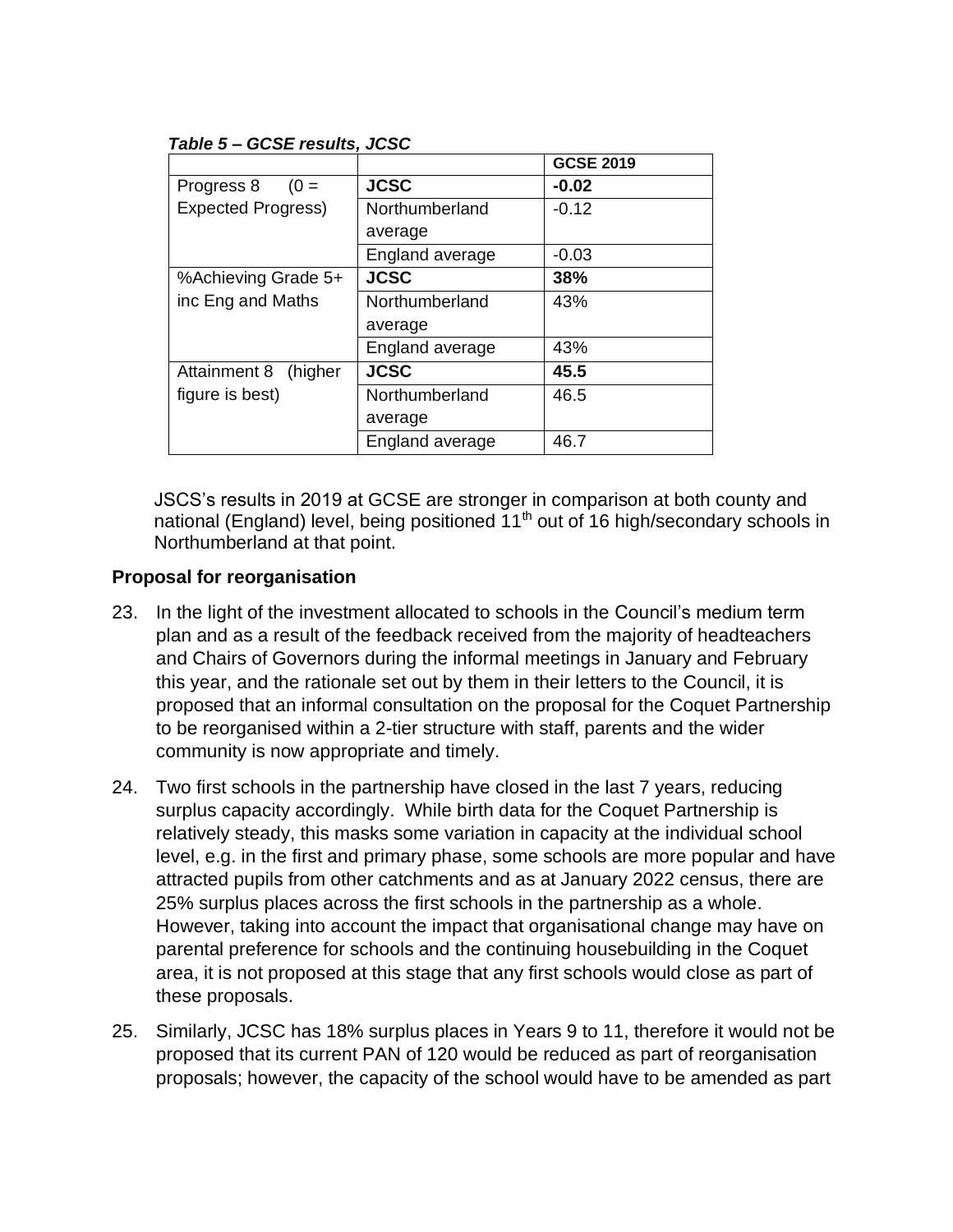of its building solution should it become an 11-18 secondary school rather than a 9-18 school.

26. In any proposals for reorganisation, the current structure of schools forms part of the consultation process and therefore this would be expressed as the status quo model as follows:

# **Model A (status quo)**

All schools remain organised as they are currently with phase change to JCSC occurring at the end of Year 4 in the first schools.

The buildings of JCSC age 9 to 18 are remodelled and extended buildings/new build, with all pupils brought together on the current high school site.

It should be noted that this model would not address the poor performance at KS2 without significant collaboration between the first schools and JCSC. The funding within the medium-term capital programme is likely to be sufficient to deliver this option, however given the current rate of inflation and supply shortages in the construction market a revised assessment of the costs will be carried out during any informal consultation period.

# **Model B**

All first schools to extend their age ranges to become either age 2-11, 3-11 or 4-11 primary schools, retaining current Year 4 into Year 5 in the first phase of reorganisation.

Amble First School to relocate to the current Year 5 to Year 9 building of JCSC at South Avenue.

Red Row First School to increase its Planned Admission Number from 29 to 30 (this is a tidying up exercise).

JCSC to reduce its age range from 9 to 18 to 11 to 18 with effect from September 2023 at the earliest, having Years 7 to 13 sixth form.

JCSC to have new school buildings for age range 11 to 18 on current site.

*As set out in para 29 of this report an estimated budget for any proposals will be developed during any informal consultation with the outcomes being reported to Cabinet at the next stage if consultation is approved.*

# **Other considerations arising from the proposals**

## 27. SEND provision

The Coquet Partnership currently doesn't have any specialist provision for Children and Young People with SEN, and therefore this results in a significant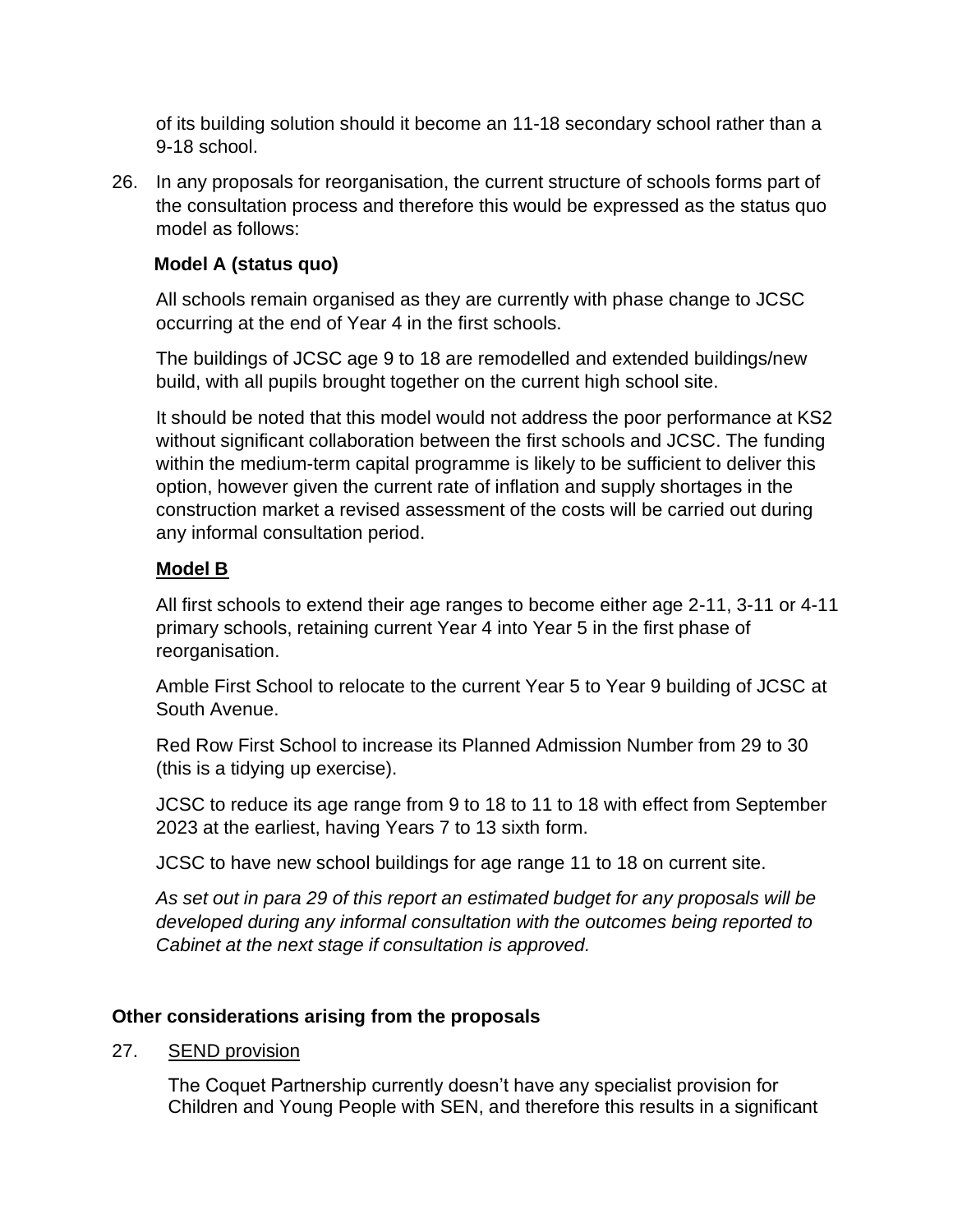number travelling outside of their community in order to have their educational needs met. It is therefore proposed that provision for pupils with SEND living in the Coquet Partnership forms part of the informal consultation process in order to take advantage of an opportunity to develop a joined-up approach for all pupils living in the Coquet area. Some initial informal work has taken place with headteachers in the partnership and these early ideas would be presented as part of the wider consultation.

#### 28. Early Years provision

In the same way as for SEND in the partnership, current Early Years provision would form part of the informal consultation with potential recommendations brought forward for Cabinet's consideration with the other feedback.

#### 29. Implications for staff

There would be implications for staffing structures in schools under the proposed Model B (2-tier structure). As part of the informal consultation process, meetings would be held with the staff body at each school in the Coquet Partnership, together with their Trade union staff representatives (unions) and Council HR (Human Resources) officer to allow specific discussions on this aspect of reorganisation under Model B. It is intended that should informal consultation be approved, Council officers would broker a draft Staffing Protocol agreement during the consultation period to include all schools that would ensure a fair and equitable appointment process under any new structure, should Model B or a variation of Model B be approved for implementation at a later stage.

#### 30. Buildings and funding

As stated earlier in the report, the Council has already allocated £25.5m towards investment in school buildings in the Coquet Partnership. A budget for carrying out capital works under both Model A and Model B would be developed during the informal consultation, should it be approved. The costs of any linked proposals for provision for SEND students that may be set out as part of the recommendations arising would also be developed. These costs would then be presented to Cabinet for consideration along with the outcomes of the informal consultation in order to assist with decision making in relation to the proposed recommendations.

#### 31. Catchment areas

There would be no proposal to change the current catchment areas of any school within the Coquet Partnership as part of the proposed Model B (2-tier structure) for informal consultation, although some proposals for catchment area changes may arise from consultees during the process that may require consideration. However, should approval for Model B be approved by Cabinet at a later date, the catchment areas of the first schools as they became primaries would include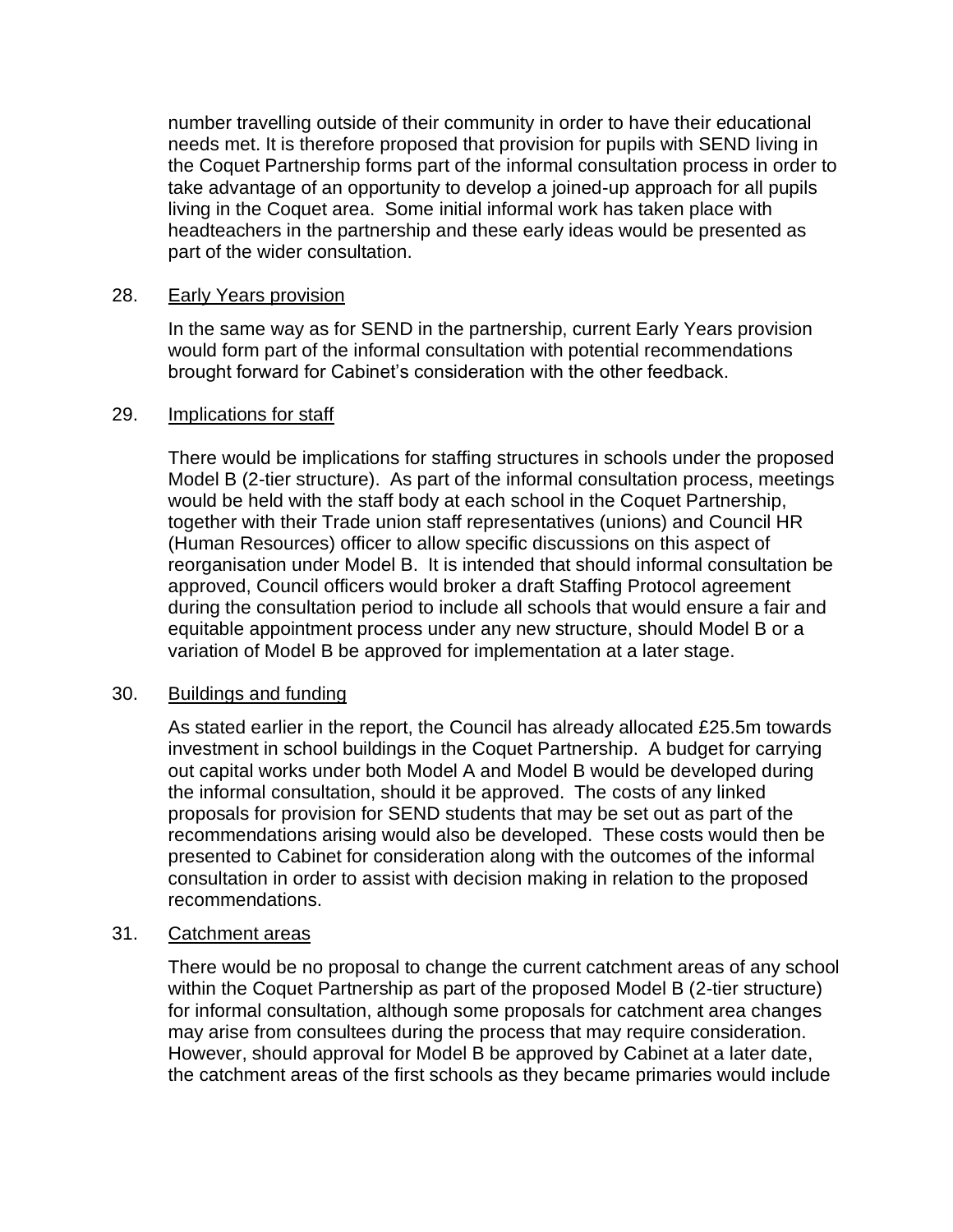pupils up to the age of 11, while the catchment area of JCSC would include pupils aged 11 to 18.

#### 32. Transport

Under Model A (status quo), there would be no changes to the current arrangements for Home to School Transport. Under Model B (2-tier structure), pupils including those eligible for transport would remain in their first schools for an additional 2 years in Years 5 and 6. Therefore, there may be a small saving to the Home to School Transport policy as a result.

#### 33. Sport and recreation

Under Model A and Model B, there would be the opportunity to enhanced sporting facilities at the JCSC site as a result of remodelling/rebuilding. Under Model B, there may also be an opportunity to improve the current sport and recreation facilities in some first schools. Overall, there will be no negative impact on current sporting facilities as a result of Model A or Model B.

| <b>Policy</b>                      | This report directly links to the Council's<br>Corporate aim 'Living, Learning - We will                                                                                                                                                                                                                                                                                                                                                          |
|------------------------------------|---------------------------------------------------------------------------------------------------------------------------------------------------------------------------------------------------------------------------------------------------------------------------------------------------------------------------------------------------------------------------------------------------------------------------------------------------|
|                                    | ensure the best education standards for<br>our children and young people.'                                                                                                                                                                                                                                                                                                                                                                        |
| <b>Finance and value for money</b> | Capital investment of £25.5m has been<br>allocated by the Council in the Medium-<br>Term Plan. Part of the rationale for<br>informal consultation is to provide<br>assurance to Cabinet that investment<br>would be made within a sustainable and<br>viable school structure for the medium to<br>long-term. A detailed Business Case for<br>investment would be brought forward to<br>Cabinet once the structure of schools has<br>been decided. |
| Legal                              | Consultation carried out on proposals<br>would comply with School Organisation<br>guidance and regulations.                                                                                                                                                                                                                                                                                                                                       |
| <b>Procurement</b>                 | No implications                                                                                                                                                                                                                                                                                                                                                                                                                                   |
| <b>Human Resources</b>             | There may be some implications for staff<br>in schools in the wider Coquet<br>Partnership should Model B be approved<br>for implementation by Cabinet at a later<br>date. If the status quo remains in place,<br>there may be some implications for<br>JCSCS staff should the school move onto<br>one site.                                                                                                                                       |

#### **Implications arising out of the report**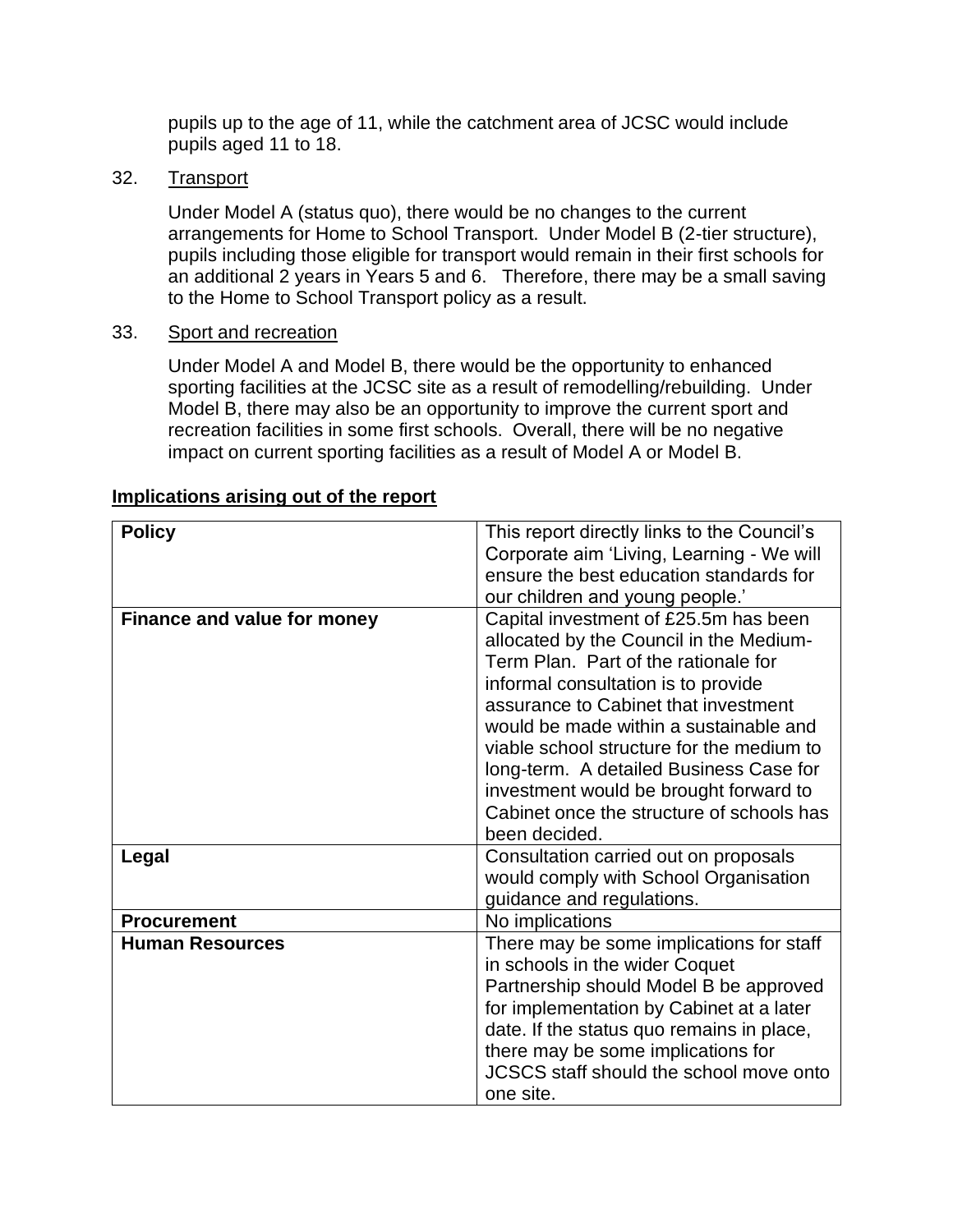| <b>Property</b>                | Refer to 'Finance and value for money'    |  |
|--------------------------------|-------------------------------------------|--|
|                                | above                                     |  |
| <b>Equalities</b>              | Should Cabinet approve informal           |  |
| (Impact Assessment attached)   | consultation, an EIA would be carried out |  |
| $Yes \Box No \Box N/A \Box$    | in parallel with consultation and         |  |
|                                | presented together with consultation      |  |
|                                | outcomes.                                 |  |
| <b>Risk Assessment</b>         | A risk assessment would be carried out    |  |
|                                | should Cabinet approve informal           |  |
|                                | consultation.                             |  |
| <b>Crime &amp; Disorder</b>    | This report has considered Section 17     |  |
|                                | (CDA) and the duty it imposes and there   |  |
|                                | are no implications arising from it.      |  |
| <b>Customer Considerations</b> | The proposal set out in this report is    |  |
|                                | based upon a desire to improve            |  |
|                                | outcomes for children and young people    |  |
|                                | and their families in Northumberland.     |  |
| <b>Carbon reduction</b>        | It is not envisaged that these proposals  |  |
|                                | would have a significant positive or      |  |
|                                | negative impact on carbon reduction.      |  |
| <b>Consultation</b>            | This report has been considered by the    |  |
|                                | Executive Director for Adults and         |  |
|                                | Children's Services and the Member for    |  |
|                                | <b>Children's Services.</b>               |  |
| <b>Wards</b>                   | Amble; Druridge Bay; Amble West and       |  |
|                                | Warkworth                                 |  |

# **Background Papers**

None

# **Report Sign Off**

|                                                            | <b>Full name</b>               |
|------------------------------------------------------------|--------------------------------|
| Service Director Finance & Deputy S151 Officer             | Alison Elsdon                  |
| Interim Monitoring Officer/Legal                           | Suki Binjal                    |
| <b>Executive Director of Adult and Children's Services</b> | Cath McEvoy-Carr               |
| <b>Deputy Chief Executive</b>                              | Cath McEvoy-Carr               |
| Lead member for Children Services                          | <b>Guy Renner-</b><br>Thompson |